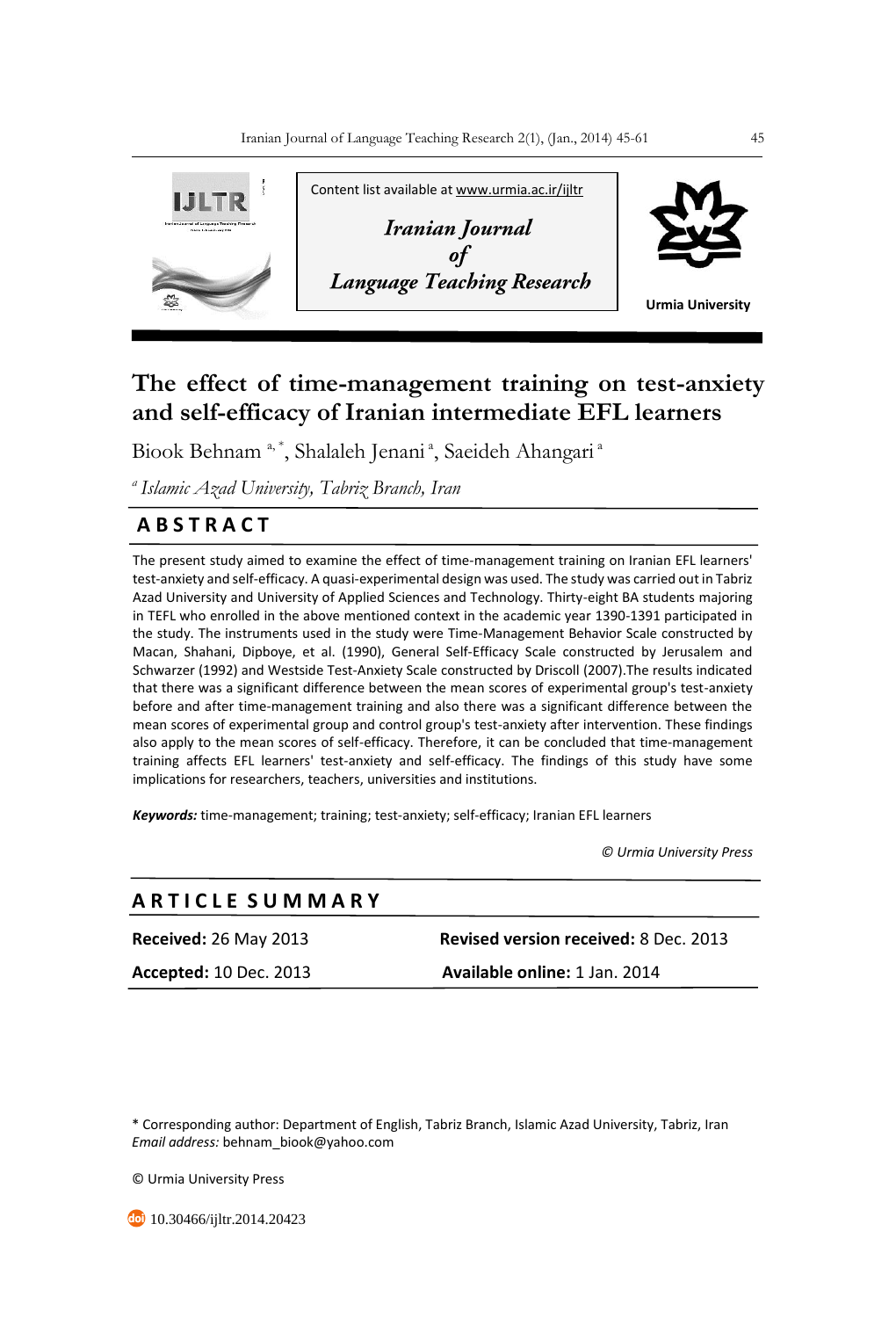## **Introduction**

Psychological factors are important issues that affect education. Two of these factors, which are of an interest in this study, are test-anxiety and self-efficacy.

The term 'test-anxiety' as a scientific construct refers to "the set of phenomenological, physiological and behavioral responses that accompany concern about possible negative consequences or failure on an exam or a similar evaluative situation"(Sieber, O'neil & Tobias, 1977, p.174). Negative effect of test-anxiety on students begins as early as they enter primary school and continues to exist at higher levels of education. Exam weeks are probably the most hectic days they ever have as a college student. They are very busy with their studies and need a lot of time to study their books.

Sarason (1984 as cited in Spielberger, 1995) found that high test-anxious students did more poorly on learning tasks and on intelligence and achievement tests than low test-anxious students. If this anxiety is not controlled, it can be problematic in all evaluative situations like job interviews and can influence students' lives. According to Spielberger (1995), some factors that cause test-anxiety are the nature of test questions, the students' general ability in subject matter area, how diligently they have prepared for the examination and individual differences as personality traits. The more a student prepares for the exam, the less anxious she/he can be during the exam. Therefore, it seems that students should make study plans and schedule their available time to study for exams.

Self-efficacy is another factor that affects students' academic performance. Self-efficacy and selfconfidence seem to be the same but they are different. Self-efficacy is one's belief in his or her ability to achieve certain outcomes by organizing and performing the actions that need to be taken (Bandura,1977 as cited in Terry & Dolittle, 2008) and self-confidence is evaluation of perceived facts about oneself (Hajiani & Pooladi Ryshehry , 2013). The difference between self-efficacy and self-confidence is that self-efficacy refers to specific situations while self confidence refers to global situations (Carron, 1988). Bandura (1993) believes that students with low self-efficacy doubt their ability to learn or to perform well. Bandura (1994 as cited in Clough&Strycharczyk, 2012) argues that:

People with a weak sense of self-efficacy:

- Avoid challenging tasks
- Believe that difficult tasks and situations are beyond their capabilities
- Focus on personal failings and negative outcomes
- Quickly lose confidence in personal abilities.(p. 87)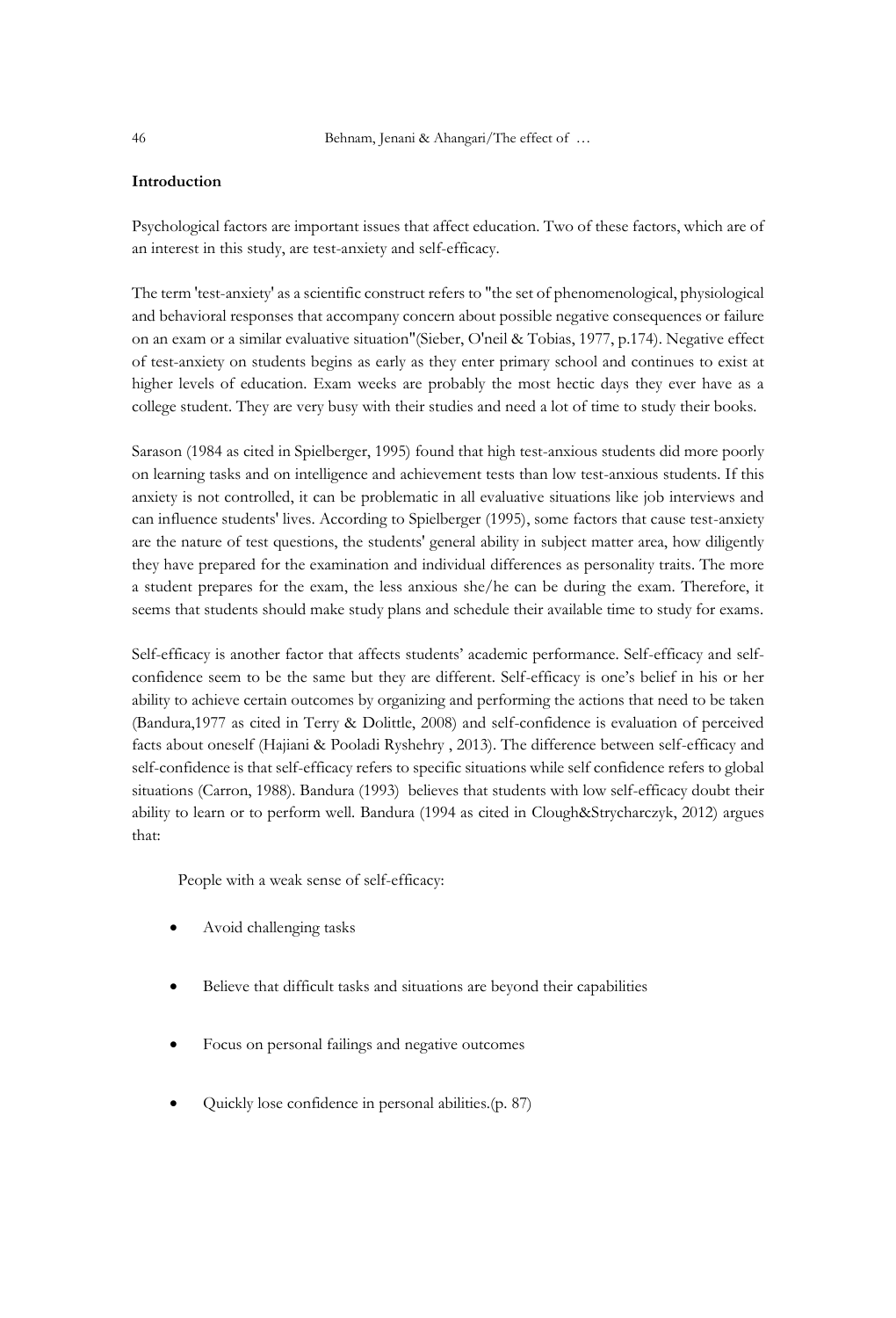Self-regulation, which is an umbrella term for time-management, has been shown to have a powerful influence on enhancing individual's self-efficacy (Schunk, 1990). Bandura (1993) recommends that educators foster or facilitate increased levels of self-efficacy beliefs by teaching students self-regulated learning strategies. As the strategies of time-planning and time-management have been widely considered as key factors of self-regulation (Zimmerman &Schunk, 2008), it seems that teaching time-management strategies to students may affect their self-efficacy. Timemanagement is better planning, controlling things that can be controlled and spending most productive time on important issues that lead to doing more in less time (Cronk, 1987).

#### **Review of literature**

The goal of training low-anxious and self-efficacious students can be achieved by using special strategies. According to Waterworth (2003), students who followed coping strategies related to time-management skills had lower levels of test-anxiety. There are some other studies which examined the relationship between time-management and test-anxiety. Their results showed that time-management decreases test-anxiety. For example, Abdel–Aziz, Eid and Safan (2012) in a study examined the relationship between test-anxiety and time-management skills among 776 Faculty Nursing students. The results indicated that there was a negative correlation between test-anxiety and all components of time-management skills.

In addition, Wilson and Onwuegbuzie (2003) studied the factors which increase and decrease anxiety among 70 doctoral students at two research universities. The results showed that the most prevalent elements for increasing anxiety level were the amount of work due in the educational research class, the amount of material covered in class, taking tests, the difficulty of the material covered in class, the amount of work in another class, preparing individual research projects, and personal time-management. The top elements for reducing anxiety were receiving a good grade and instructor's encouragement.

Similarly, Sannsgiry and Sail (2006) examined the association between students' perceptions of course load, their ability to manage time, and test-anxiety. This study was conducted on 198 Pharmacy students at University of Houston. According to the results, test-anxiety was positively correlated with students' perceptions of course load and was negatively related to their ability to manage time with course work.

Furthermore, Misra and Mckean (2000) investigated the interrelationship among academic stress, anxiety, time-management, and leisure satisfaction among 249 university undergraduates by age and gender. Results suggested that students who had effective time-management behaviors consequently had less academic stress and anxiety.

In another study, Macan, Shahani, Dipboye, and Philips (1990) studied the correlation of timemanagement with academic performance and stress among 165 students. Results showed that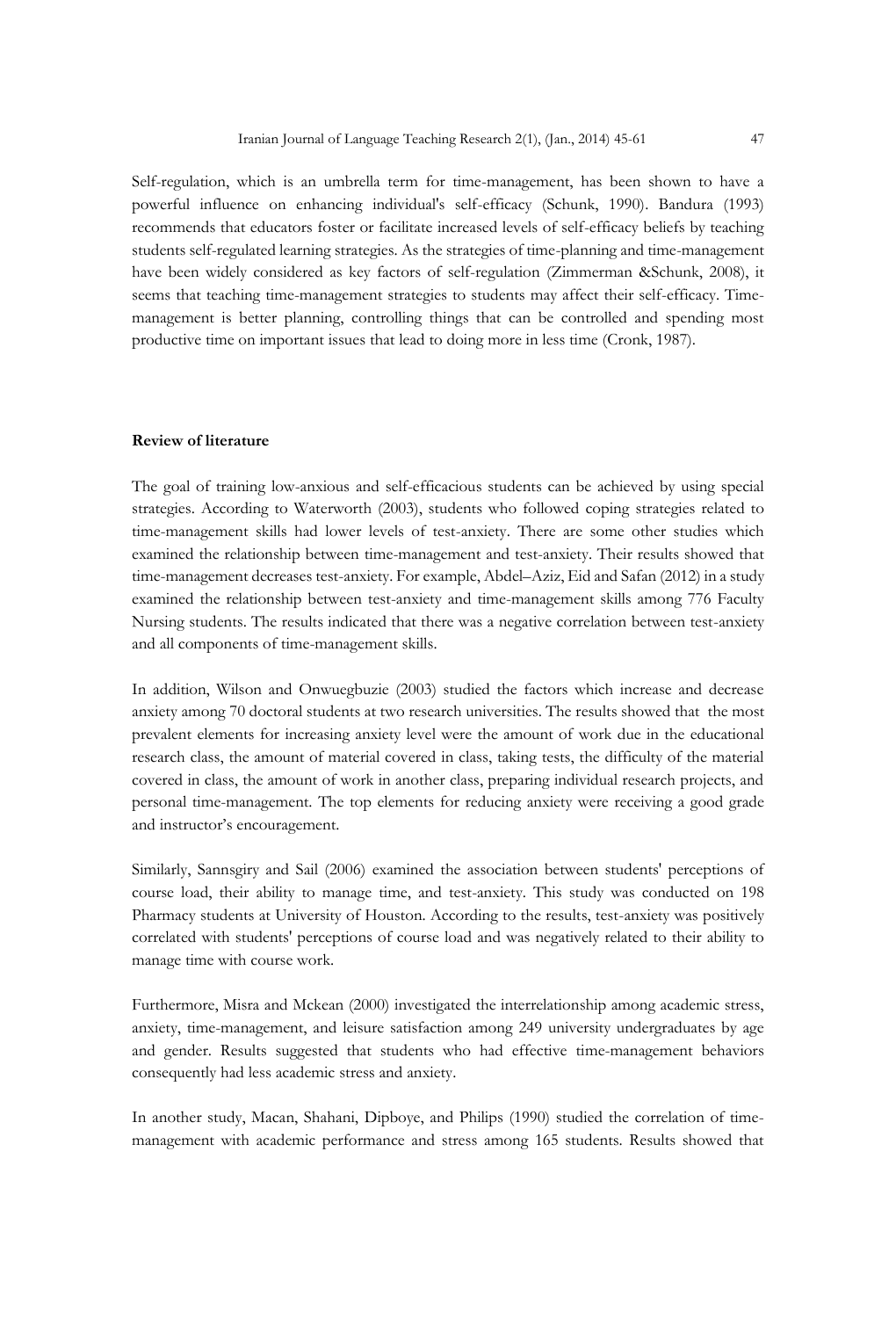students' control over time led to greater evaluations of their performance, greater work and life satisfaction, less role ambiguity, less role overload, and fewer job-induced, and somatic tensions.

The motive behind the present study was that, to the knowledge of the researchers, the issue of time-management has not been tackled much in the EFL context of Iran. Also, the researchers could not find any study concerning the effect of time-management on test-anxiety in Iran. On the other hand, the results of the studies concerning the effect of time-management on self-efficacy in other countries were contradictory. For example, the results of Terry and Doolittle's (2008) study on 64 graduate and undergraduate students showed that there were no significant increase in the self-efficacy of the students who used time-management strategies. However, in another study, Pintrich and De Groot (1990) confirmed a positive relationship between time-management and self-efficacy. They studied relationships between motivational orientation, self-regulated learning, and classroom academic performance among 173 seventh graders from eight science and seven English classes. The results indicated that involvement in time-management that is one component of self-regulated learning is tied closely to student efficacy beliefs and increases it.

Therefore, the purpose of this study was to investigate the effect of time-management on testanxiety and self-efficacy of Iranian EFL learners. To achieve this goal, the following research questions were proposed:

- 1**.** Does time-management training affect Iranian EFL learners' test-anxiety?
- 2. Does time-management training affect Iranian EFL learners' self-efficacy?

Based on these research questions, the following research hypotheses were formulated:

- 1. Time-management training decreases the mean scores of Iranian EFL learners' testanxiety.
- 2. Time-management training increases the mean scores of Iranian EFL learners' self-efficacy.

#### **Method**

#### *Participants*

The participants in this study were thirty-eight BA students majoring in TEFL. Half (19) of the participants were from Tabriz Azad University and half of them were from the University of Applied Science and Technology. Both English Conversation 48 courses were instructed by the same teacher. Seventeen participants were female and two of them were male at each class. They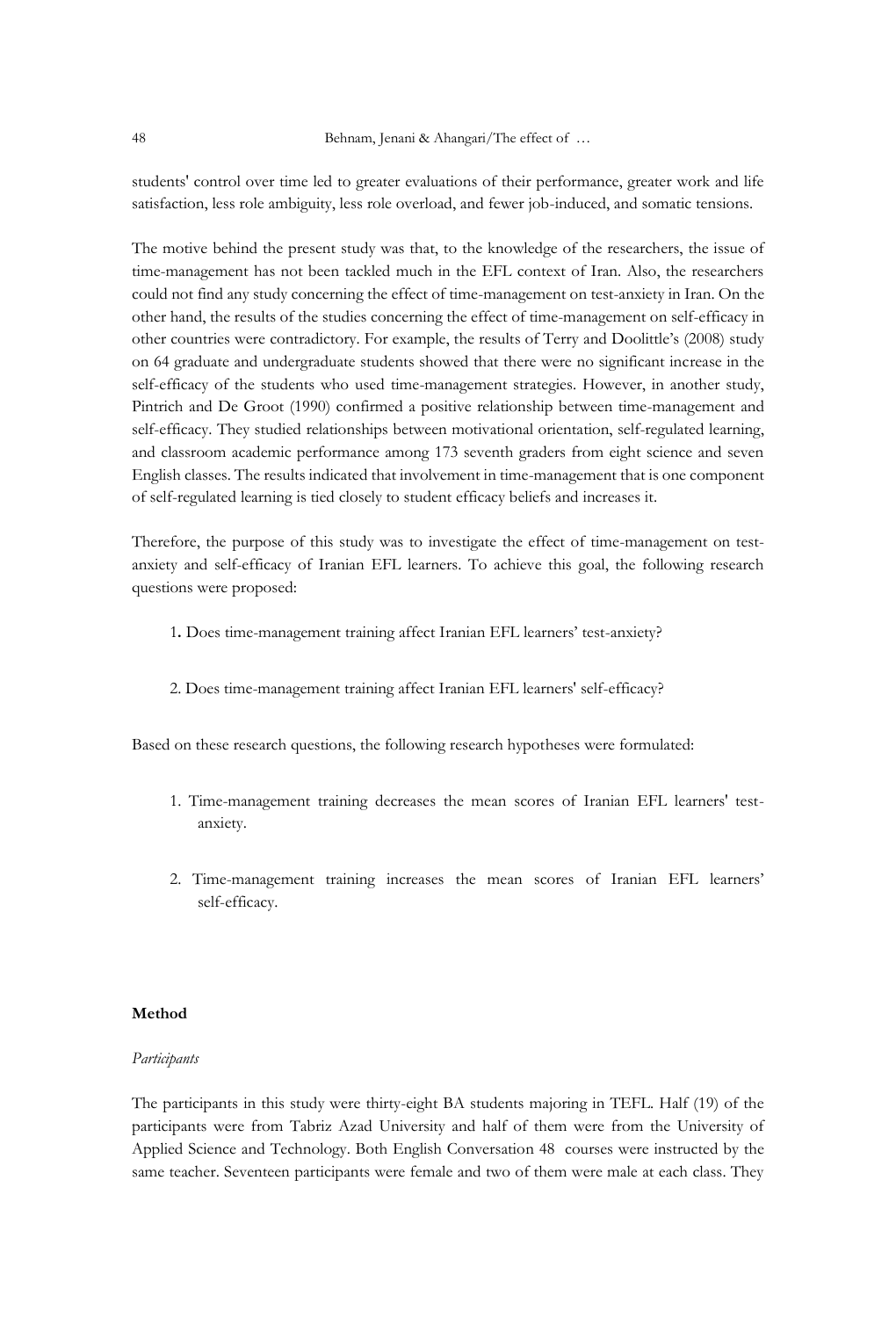were sophomores within the age range of 20 - 29. According to the results of PET test, the participants' proficiency level was intermediate.

#### *Instruments*

The following three questionnaires were used to gather data for the present study:

 a) The *Time-Management Behavior (TMB)Scale*, constructed by Macan, Shahani, Dipboye, and Philip (1990), contains 46 items, which have a five-point response scale. Twelve items are scored in reverse manner. In their studies Total TMB scores were calculated, ranging from 0 to 185 with a mean score of 106.4 (*SD* = 22.1) and an internal consistency of 0.83 (Francis-Smythe, 2006).In our study, the *time-management questionnaire* was given to the participants to find out the degree of their time-management and select the ones who had low degree of time-management.

 b) The *Westside Test-Anxiety Scale* (Driscoll, 2007) is a brief screening instrument meant to identify students with anxiety impairment. It contains ten items, which are in a five-point scale ranging from 1 (not at all true) to 5 (extremely true). Driscoll (2007) showed the utility of the scale to predict test-anxiety in a study of test- anxious students who were divided into intervention and control groups. Anxiety scores and test scores were obtained before and after the interventions. Driscoll gave anxiety-reduction training to intervention group and the results, measured by Westside scale, indicated reduction in anxiety. There was a correlation of .44 between anxiety reduction on the Westside anxiety scale and test gains (students' performance), that is, changes in the Westside scale accounted for 20% of the changes in objective test. According to Spielberger (1983), alpha of the test is .78, split half reliability is .77 in a Nigerian sample and it enjoys a concurrent validity of .51, p< .001, by correlating the scale with trait anxiety.

 c) The *General Self-Efficacy Scale,* constructed by Jerusalem and Schwarzer (1992), assesses personal competence to cope with a variety of stressful situations. The German version of this scale which contained 20 items later was reduced to a 10-item version (Jerusalem & Schwarzer,1992, cited in Schwarzer, Bäßler , Kwiatek , Schröder & Zhang ,1997).Responses are made on a 4-point scale ranging from 1 (not at all true ) to 4 (exactly true). Jerusalem and Schwarzer (1992) found the Cronbach alphas in different studies conducted among 23 nations to range from .76 to .90. Schwarzer, et al. (1997) found a discriminant validity of -.52 and -.60 by correlating the scale with depression scale by Zerssen (1976) and anxiety scale by Spielberger (1983), respectively. Not only wasthe scale reliable, but also it was valid in terms of convergent and discriminant validity. For example, it has a positive correlation with self-esteem and optimism, and a negative correlation with anxiety, depression, and physical symptoms (Schwarzer, Bäßler ,Kwiatek , Schröder & Zhang ,1997).

d) *PET* (Cambridge Preliminary English Test) is a test used to evaluate people who can use every day written and spoken English at an intermediate level. It covers all four language skills: reading, writing, listening and speaking. The researchers used the reading and writing parts of this test to assure the homogeneity of the participants in terms of these skills. The papers contained 43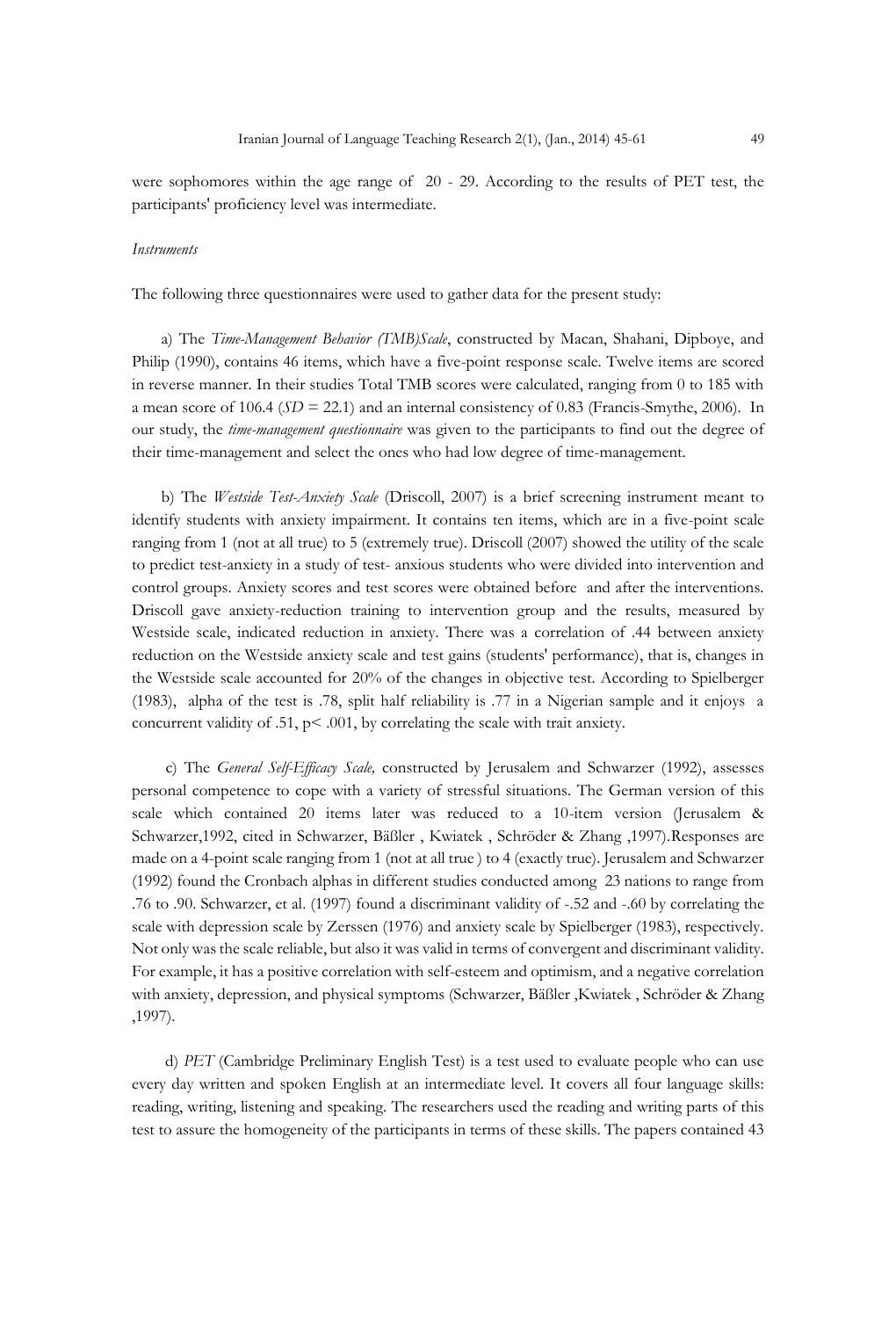items totally (35 reading and 8 writing items). A total of 70% across the two skills was needed to pass the exam, that is, they had to gain 70% of the writing and reading score at least.

The validity of the Time-management behavior scale, the Westside test-anxiety scale, the General self-efficacy scale and PET test have been proved in various studies and there was no need to test the validity of scales.

The reliability of the Time-management behavior scale, the Westside test-anxiety scale, the General self-efficacy scale and PET test was confirmed in this study by Cronbach's alpha coefficient, providing the researchers with reliability indices of 0.82, 0.85, 0.80 and 0.84, respectively.

*Design*

The research design, employed in this study, was quasi-experimental, and can be presented as follows:

Table 1

## *Quasi experimental design*

| EG          | $\mathbf{T}_1$ | $\mathbf{x}$ | $\bf T_2$      |
|-------------|----------------|--------------|----------------|
| $_{\rm CG}$ | $\mathrm{T}_1$ |              | T <sub>2</sub> |

EG: Experimental Group

CG: Control Group

T1: Pretest

T<sub>2</sub>. Posttest

X: Treatment (Hatch & Farhady, 1982, p.22).

 In this study, there were three variables. Time-management was considered as the independent variable, and test-anxiety and self-efficacy were considered as the dependent variables, which were measured to determine the effect of the independent variable (time-management) on them.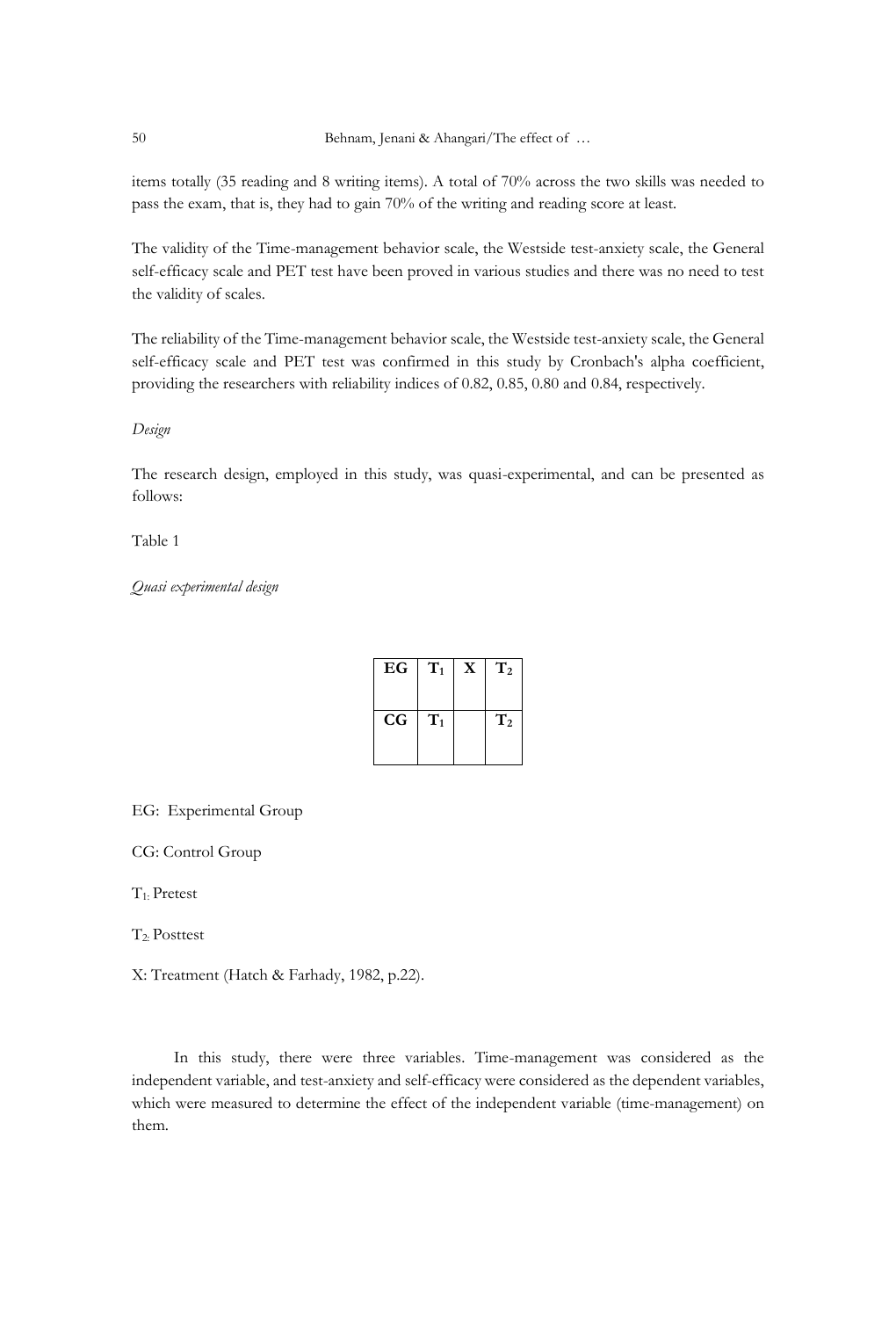#### *Procedure*

The researchers had access to two English Conversation 51 classes at Islamic Azad University of Tabriz and Tabriz University of Applied Sciences and Technology. One of the classes was randomly selected as the experimental group and the other as the control group. At first, the PET test was used to determine the homogeneity of the participants. According to the results of the test, 19 students at each class passed the test with at least 70 percent across the papers and they were found to be at the same level (intermediate). So the researchers selected 19 students from each class as participants in the study and excluded the others. First, the researchers distributed the time-management questionnaires to the participants to measure their time-management .They completed it in 15 minutes. In the next session, self-efficacy and test-anxiety questionnaires were distributed among the participants in the experimental and control groups before the midterm exam to determine the level of test-anxiety and self-efficacy. A maximum time of 30 minutes was given to all participants (experimental and control group) to complete both questionnaires. Then, a time-management booklet, consisting of useful ways of managing time, was given to the experimental group. The handbook contained The Successful Person's Guide to Time-Management (Flashman, Fetsch & Bradley, 2008) and Olsson's Handbook of Success (2011). The English Conversation 51 classes were held twice a week (for 31 sessions) and each session took 90 minutes. During the sessions, between mid-term and final exam the teacher allocated 15 minutes of each session to teach the experimental group some ways of managing time according to the booklet. At first, the teacher asked them to have a notebook, write their plans in sequence according to their priorities, and importance and each session they reported to the class about the plans that they could apply and the plans which they could not apply by using the techniques that they had discussed in the class, so the teacher got feedback about how participants used time-management strategies. The techniques that the teacher explained included planning, settings priorities, delegation of less important tasks to others, single handling (working on one task at a time until it is completely finished, momentum (action orientation), and creating time log.

Again, after the final exam, the test-anxiety and self-efficacy of the participants in both groups were measured, and the results were compared and analyzed using SPSS.V.17.

#### **Results**

As discussed earlier, this research was carried out to find answers to the following questions:

- 1. Does time-management training affect Iranian EFL learners' test-anxiety?
- 2. Does time-management training affect Iranian EFL learners' self-efficacy?

In the present study, to determine the homogeneity, the researchers used the following tests: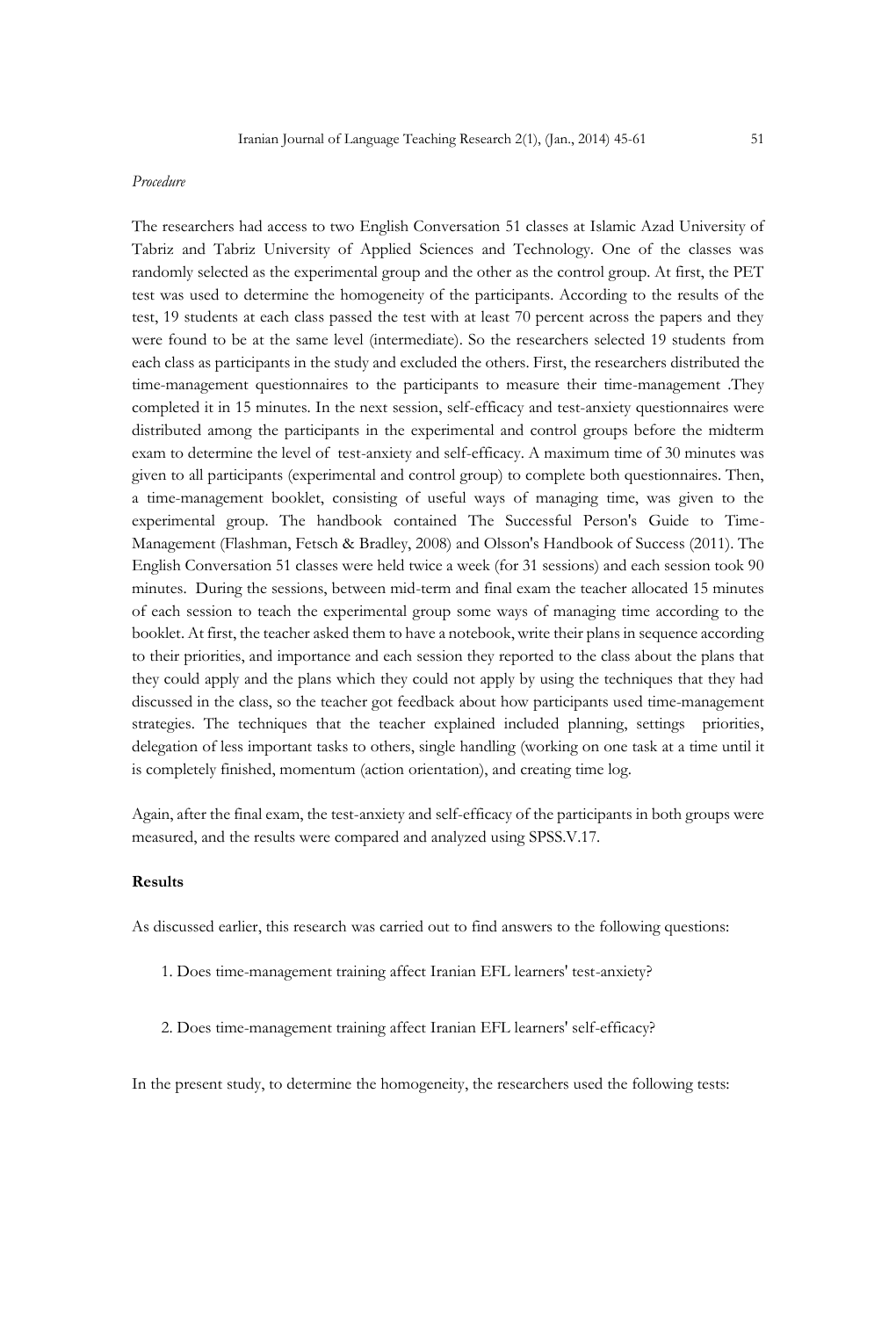In order to select the participants who were at intermediate level, *PET test* was administrated. For this purpose, as it is illustrated in Table 2, the mean scores of the control and the experimental groups were compared by running an Independent Samples t-test.

#### Table 2

| Variable                                       | N | Mean S.D Df T |  | $\mathbf{p}$ |
|------------------------------------------------|---|---------------|--|--------------|
| Experimental Group 19 39.52 4.67 36 -0.83 0.40 |   |               |  |              |
| Control Group                                  |   | 19 40.73 4.22 |  |              |

 *The comparison of the mean scores of the PET test for control and experimental groups*

As it is shown in Table 2, there is no significant difference between the mean scores in two groups. Thus, it can be concluded that both groups were at the same level of proficiency  $(p = 0.40 > 0.05)$ .

*The time-management questionnaire* was given to the participants to find out the degree of their timemanagement and select the ones who had low degree of time-management. The results of the questionnaire showed that all participants' scores were lower than average.

*The test-anxiety questionnaire* was given to the participants to determine their level of test-anxiety before the intervention. Then, as it is illustrated in Table 3, the mean scores were compared by running an Independent Samples T-test.

## Table 3

*The comparison of the mean scores of the control and experimental groups' test anxiety in the pre-test*

| Variable                                       | N Mean S.D Df T |  |  |
|------------------------------------------------|-----------------|--|--|
| Experimental Group 19 31.10 4.61 36 -0.82 0.41 |                 |  |  |
| Control Group                                  | 19 32.15 3.13   |  |  |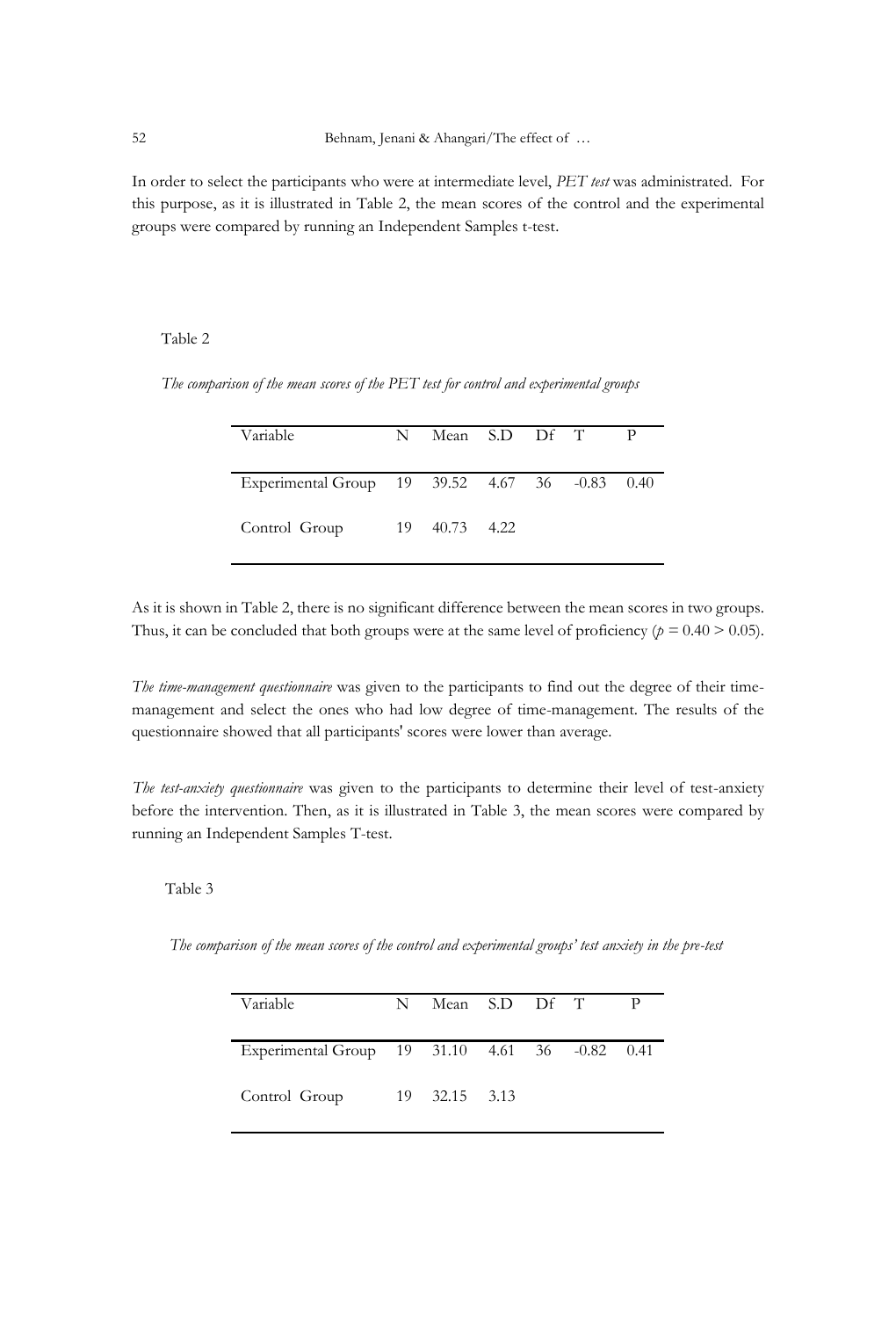As it is shown in Table 3, there is no significant difference between the mean scores in two groups before the intervention ( $p=0.41 > 0.05$ ).

*The Self-efficacy questionnaire* was distributed among the participants to determine their self-efficacy degree before the intervention. The mean scores of the control and experimental groups' selfefficacy were compared by running an Independent Samples t-test, as reported in Table 4.

## Table 4

*The comparison of the mean scores of the control and experimental groups' self efficacy in the pre-test* 

| Variable                                      | N | Mean S.D Df T |  |  |
|-----------------------------------------------|---|---------------|--|--|
| Experimental Group 19 30.05 3.08 36 1.94 0.06 |   |               |  |  |
| Control Group                                 |   | 19 28.47 1.74 |  |  |

As it is shown in Table 4, there is no significant difference between the mean scores in two groups before the intervention ( $p=0.06 > 0.05$ ).

#### *Hypotheses Testing*

A Paired Samples t-test and an Independent Samples t-test were used to test the research hypotheses that follow:

Hypothesis one: Time-management training affects Iranian EFL learners' test-anxiety.

As it is illustrated in Table 4, the researchers used Paired Samples t-test to compare the mean scores of the experimental group's test-anxiety before and after the intervention.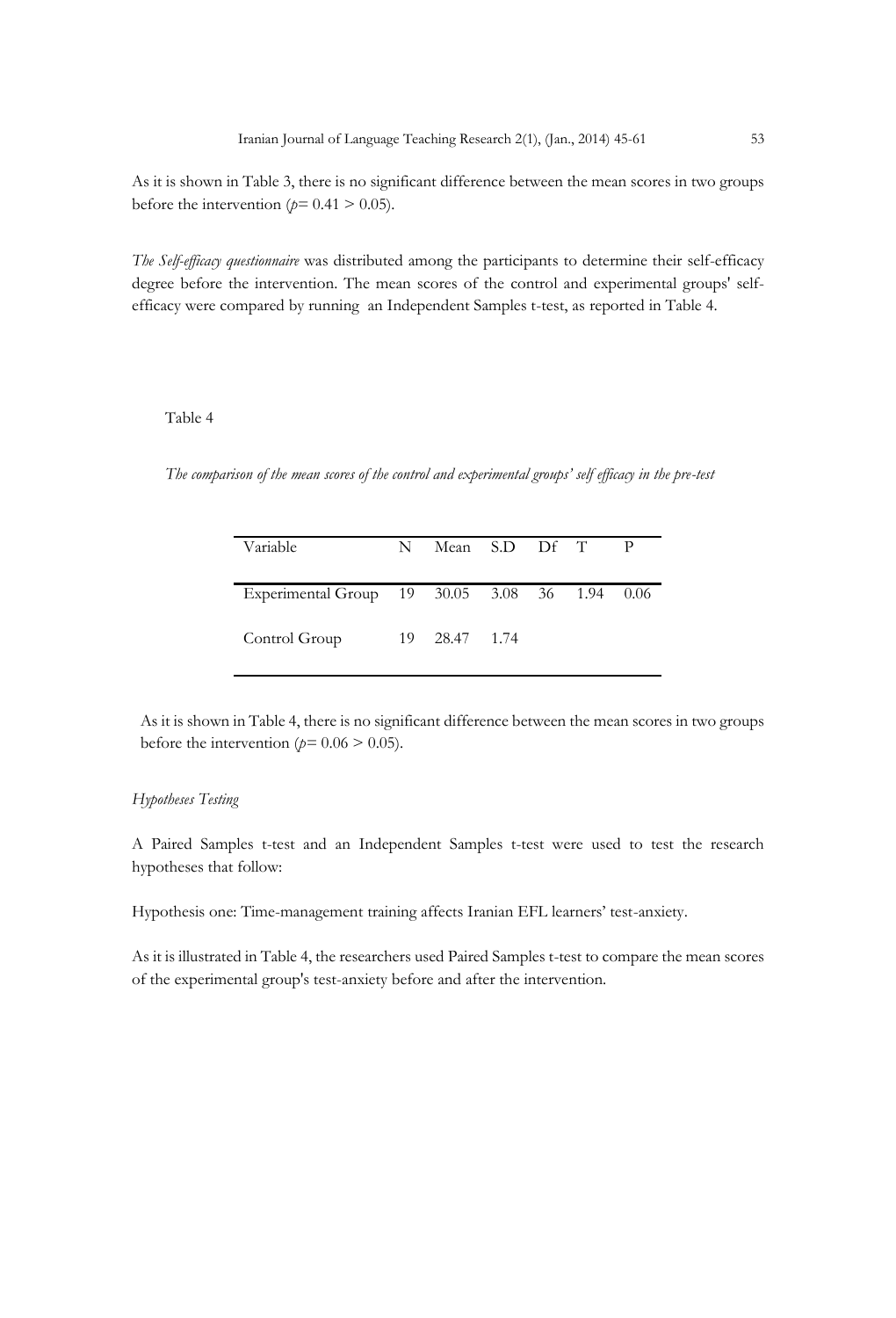## Table 5

*The comparison of the mean scores of the experimental groups' test-anxiety in the pre-test and post-test* 

| Variable N Mean S.D Df T                        |  |  | $\mathbf{p}$ |
|-------------------------------------------------|--|--|--------------|
| Pre-test $19$ $31.10$ $4.61$ $18$ $5.67$ $0.00$ |  |  |              |
| Post-test 19 27.73 4.45                         |  |  |              |

As it is shown in Table 5, there is a significant difference between the mean scores before and after the intervention ( $p=0.00 \le 0.05$ ).

As it is illustrated in Table 6, for comparing the mean scores of test-anxiety in the control group before and after the intervention, another Paired Samples t-test was used.

## Table 6

*The comparison of the mean scores of the control groups' test-anxiety in the pre-test and post-test*

| Variable N Mean S.D Df T             |  |  | - p |
|--------------------------------------|--|--|-----|
| Pre-test 19 32.15 3.13 18 -1.54 0.14 |  |  |     |
| Post-test 19 33.68 2.84              |  |  |     |

As it is shown in Table 6, there is no significant difference between the mean scores of the control groups' test-anxiety before and after treatment (*p=* 0.14> 0.05). In Table 7, the mean scores of testanxiety in the control and experimental groups after the intervention were compared by running Independent Samples t-test.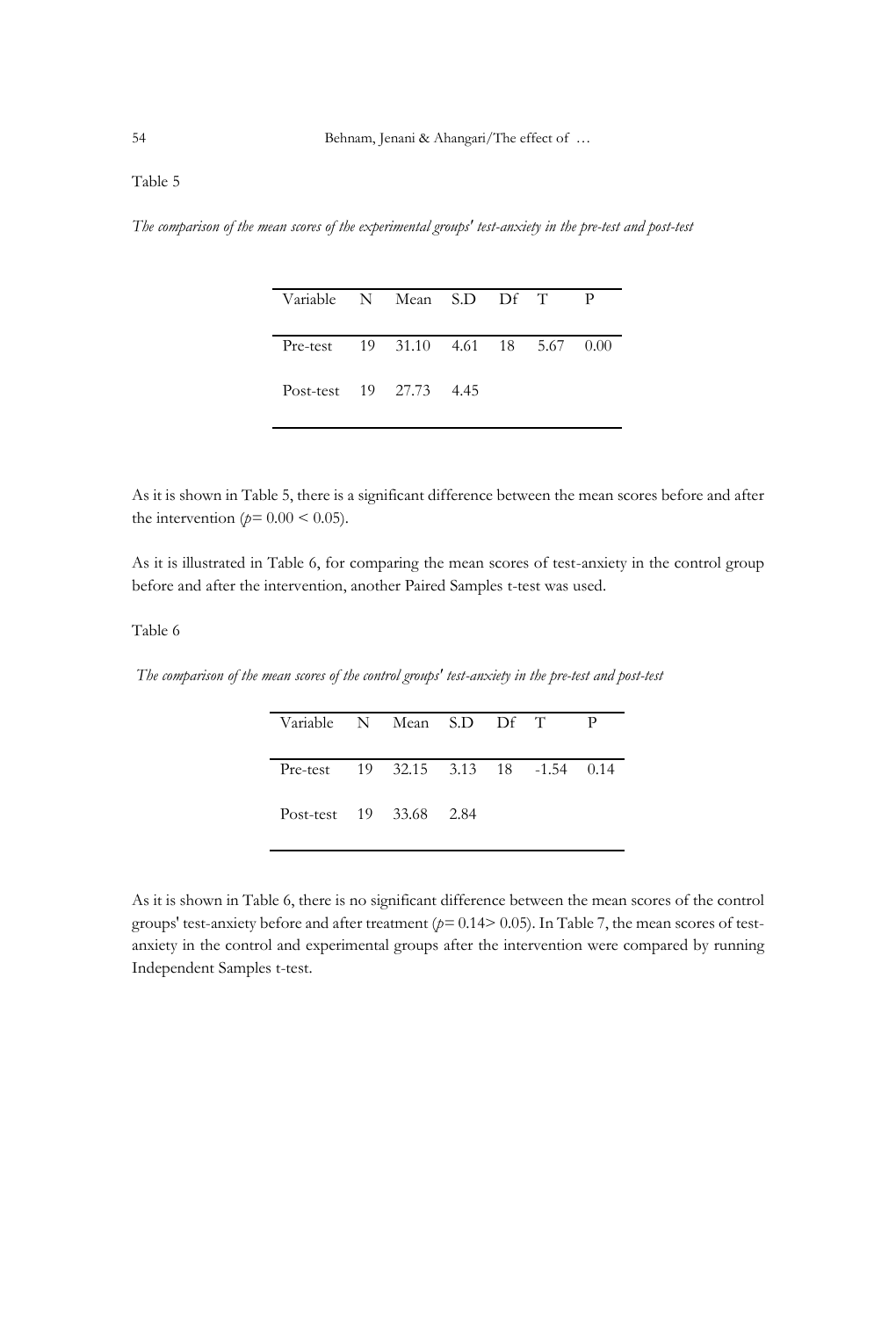## Table 7

*Comparison of mean scores of experimental and control group test-anxiety in post-test*

| Variable                                       | N. | Mean S.D df T |  |  |
|------------------------------------------------|----|---------------|--|--|
| Experimental group 19 27.73 4.45 36 -4.90 0.00 |    |               |  |  |
| Control group                                  |    | 19 33.68 2.84 |  |  |

As it is shown in Table 7, there is a significant difference between test-anxiety mean scores in the control and experimental group after intervention (*p=* 0.00 < 0.05)

Hypothesis two: Time-management training affects Iranian EFL learners' self-efficacy.

As it is illustrated in Table 8, Paired Samples t-test was used to compare the mean scores of the experimental group's self-efficacy before and after the intervention.

## Table 8

*The comparison of the mean scores of the experimental group's self-efficacy in the pre-test and post- test* 

| Variable N Mean S.D Df T                                        |  |  |  |
|-----------------------------------------------------------------|--|--|--|
| Pre-test $19\quad 30.05\quad 3.08\quad 18\quad -5.26\quad 0.00$ |  |  |  |
| Post-test 19 34.15 3.98                                         |  |  |  |

As it is shown in Table 8, there is a significant difference between the mean scores before and after the intervention ( $p=0.00 \le 0.05$ ).

As it is illustrated in Table 9, for comparing the mean scores of self-efficacy in the control group before and after the intervention, a Paired Samples t-test was used.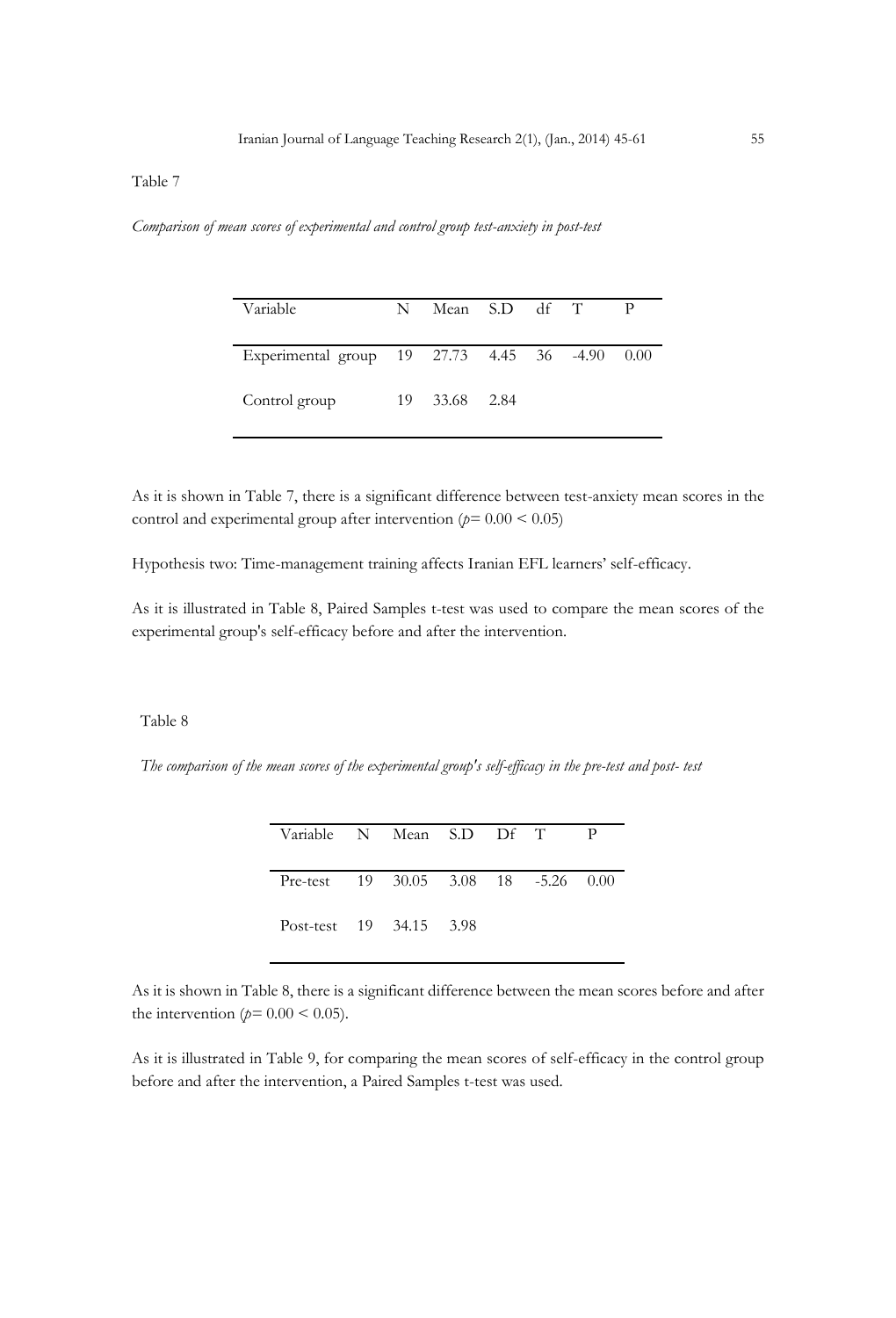## Table 9

*The comparison of the mean scores of the control group's self-efficacy in the pre-test and post-test*

| Variable N Mean S.D Df T                         |  |  | - P |
|--------------------------------------------------|--|--|-----|
| Pre-test $19$ $28.47$ $1.74$ $18$ $-0.51$ $0.61$ |  |  |     |
| Post-test 19 28.84 3.02                          |  |  |     |

As it is shown in Table 9, there is no significant difference between the mean scores in the pre-test and post-test (*p=* 0.61> 0.05).

As it is illustrated in Table 10, an Independent Samples t-test was used to compare the mean scores of self-efficacy in the control and experimental groups after the intervention.

## Table 10

*The comparison of the mean scores of the experimental and control group's self-efficacy in the post-test*

| Variable                                      |    | N M        | S.D Df T |  | - P |
|-----------------------------------------------|----|------------|----------|--|-----|
|                                               |    |            |          |  |     |
| Experimental group 19 34.15 3.98 36 4.62 0.00 |    |            |          |  |     |
| Control group                                 | 19 | 28.84 3.02 |          |  |     |

As it is shown in Table 10, there is a significant difference between self-efficacy mean scores in the control and experimental groups after the intervention  $(p=0.00 < 0.05)$ .

#### **Discussion**

The present study was designed to determine the effect of time-management training on testanxiety and self-efficacy of Iranian EFL learners. The findings of the study confirm the hypotheses of the study as argued below.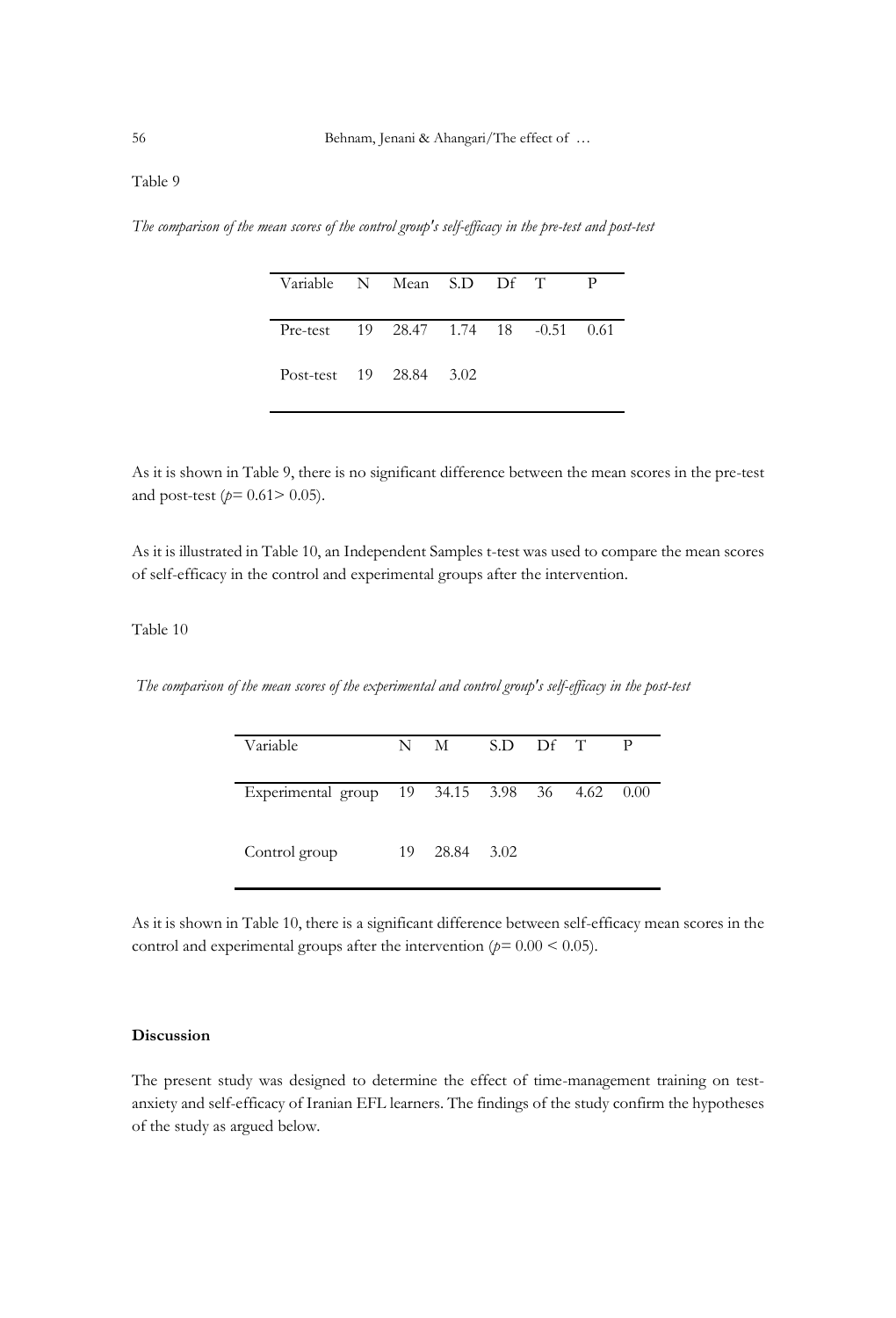In the first hypothesis, the researchers assumed that time-management training affects EFL learners' test-anxiety. The mean scores of the experimental group's test-anxiety before and after the intervention were compared through Paired Samples t-test and the results showed that there was a significant difference between the mean scores of the experimental group's test-anxiety before and after the intervention ( *p=* 0.00). In other words, experimental group's test-anxiety was decreased after intervention. In addition, the results which were computed through an Independent Samples t-test showed that there was a significant difference between the mean scores of the experimental group and control groups' test-anxiety after the intervention ( $p=0.00$ ). Therefore, we can claim that time-management training affects EFL learners' test-anxiety. These findings are consistent with the findings of the research by Abdel–Aziz et al. (2012), Macan et al. (1990), Misra and Mckean (2000), Sannsgiry and Sail (2006) and Waterworth (2003). They confirmed negative relationship between time-management and test-anxiety.

In the second hypothesis, the researchers assumed that time-management training affects EFL learners' self-efficacy. The results which were computed through a Paired Samples t-test showed that there is a significant difference between the mean scores of the experimental group's selfefficacy before and after the intervention (*p=* 0.00). In other words, experimental group's selfefficacy increased after intervention. In addition, the mean scores of the experimental group and control group's self-efficacy after the intervention was compared through an Independent Samples t-test and the results showed that there is a significant difference between the mean scores of the experimental group and control group's self-efficacy after the intervention (*p=*0.00). Therefore, we can claim that time-management training affects EFL learners' self-efficacy. These findings tally with the result of the study conducted by Pintrich and De Groot (1990) that confirmed a positive relationship between time-management and self-efficacy.

However, the findings are not consistent with the results of the study conducted by Terry and Doolitos (2008). They studied sixty-four graduate and undergraduate students and investigated the use of a web-based tool designed to influence levels of student self-efficacy by engaging participants in a time-management strategy. They concluded that there was no significant increase in students' self-efficacy as a result of time-management training. The reason of this contradiction might be the differences in the intervention method and the number of the participants.

#### **Conclusion**

The objective of the present study was to determine the effect of time-management training on test-anxiety and self-efficacy of Iranian EFL learners.

Regarding test-anxiety, the results of the study revealed that the experimental group who had been taught time-management techniques showed a lower level of anxiety than the control group who had not been taught any techniques. Also, after comparing the experimental group's test-anxiety scores before and after the intervention, it was found that test-anxiety scores showed a noticeable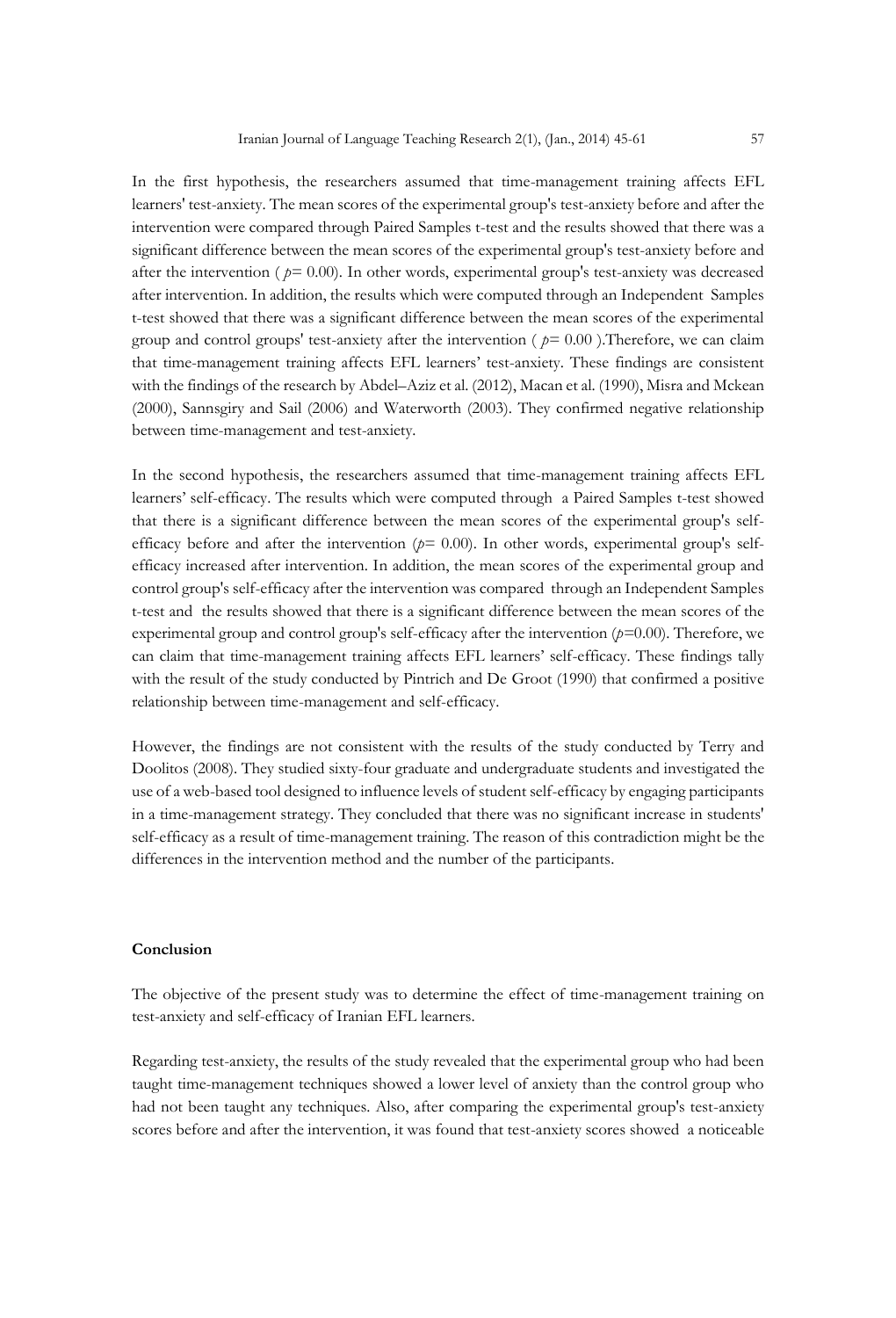reduction after the intervention. Therefore, it can be concluded that time-management training affects EFL learners' test-anxiety and decreases it.

As regards self-efficacy, the results of the study revealed that the experimental group who were taught time-management techniques showed high level of self-efficacy compared with the control group who were not taught any techniques. Moreover, after comparing the experimental group's self-efficacy scores before and after the intervention, it was found that self-efficacy scores had slight increase after the intervention. Therefore, it can be concluded that time-management training affects EFL learners' self-efficacy and increases it.

As it was mentioned before, high test-anxiety and low self-efficacy affect students' academic performance and achievement negatively. So, it is possible to conclude that time-management training can have positive and constructive role in education and research field.

The findings of this study are supposed to have some implications in the field of education. One of the important implications in this field is for teachers. Considering the key role of test-anxiety and self-efficacy in students' performance and achievement, teachers should do their best to decrease test-anxiety and increase self-efficacy of students. Using the findings of this study, teachers can allocate some of the class time to training time-management techniques and as a result have self-efficacious students who can show their real knowledge without high level of test-anxiety.

The other implication in education area is for universities and institutions. To educate high selfefficacious, low test-anxious students who show high academic performance, it is better for universities and institutions to consider time-management training in their curriculum.

Another implication of this study is for research field. The findings of the study can encourage interested researchers to conduct further research in several new areas that were not discussed in the present study; some of them are introduced as follows:

- 1- Researchers can replicate this study by larger number of EFL learners at different levels of proficiency and compare them.
- 2- Researchers can include age variable in their studies.
- 3- Further research can be carried out to identify the role of students' gender on students' time-management and its effect on their test-anxiety and self-efficacy.

The present study does have its limitations. First of all, as the researchers had access to only one class at each university, the number of subjects was limited. Not only the number of subjects but also the amount of time for time-management was limited. Only 15 minutes of each session were allocated to time-management training*:* Secondly, this study was limited to Iranian EFL learners of Islamic Azad University and University of Applied Sciences and Technology. Therefore, the results of the study could not be generalized to other groups of students. Finally, the present study was limited to students at intermediate level within the age range of 20-29; therefore, its results could not be generalized to students at other age groups and proficiency levels.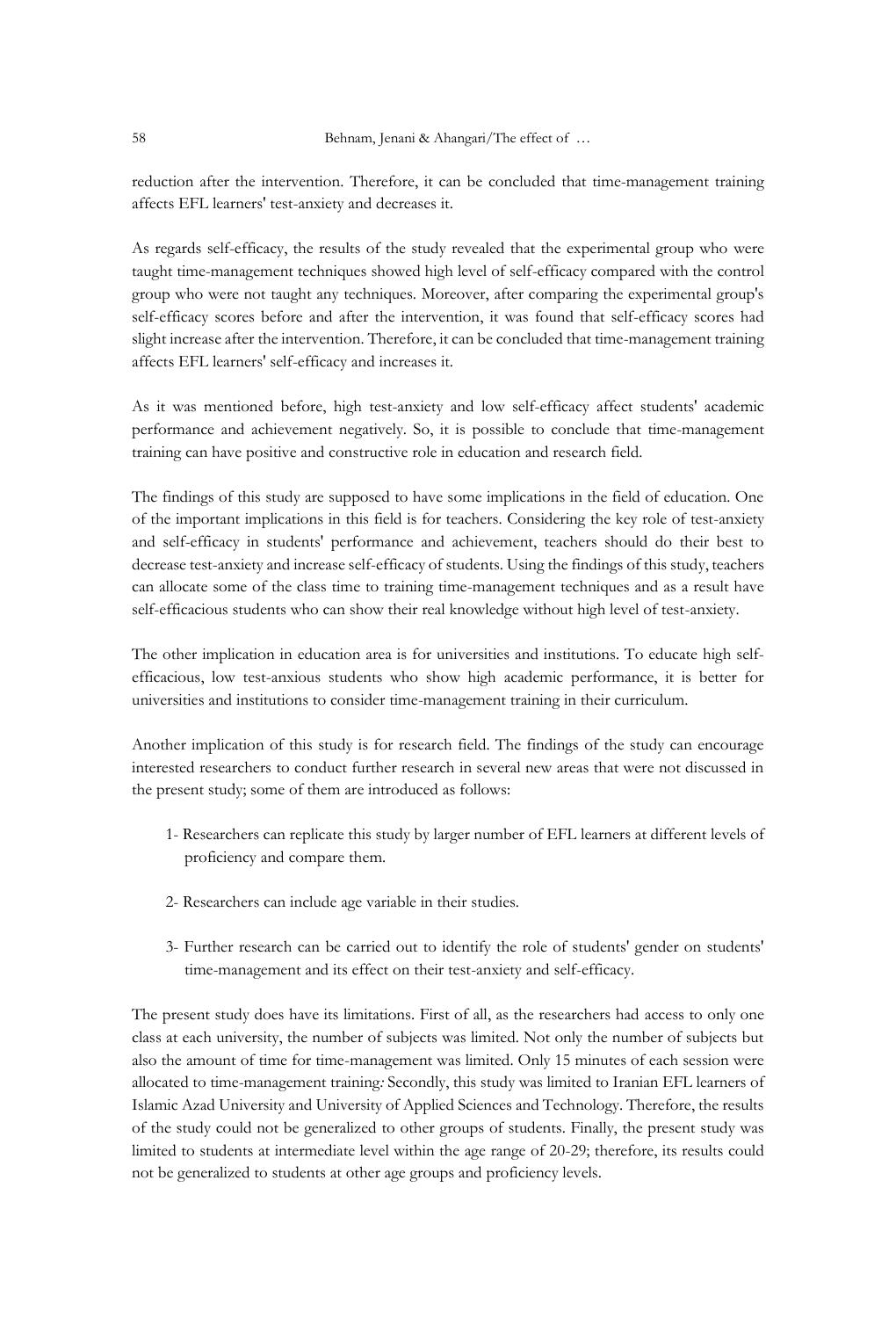#### **References**

- Abdel-Aziz, L.T., Eid, N.M., & Safan, S.M. (2012).Test-anxiety and skills of time- management among faculty nursing students. *Journal of American Science*, *8*(4), 261-269.
- Bandura, A. (1993). Perceived self-Efficacy in cognitive development and functioning*. Educational Psychologist*, *28*(2), 117-148.
- Bandura, A. (1995)*. Self-efficacy in changing societies*. England: Cambridge University Press.
- Carron, V. (1988). *Group dynamic in sport: Theoretical and practical issues.* London, Ontario: Spodym.
- Clough, P., & Strycharczyk, D. (2012). *Developing mental toughness improving performance well-being and positive behaviour in others*. London: Kogan Pages Publishers.
- Cronk, J. (1987). Time-management ideas for assistant principals*. NASSP Bulletin, 71*(501), 55-57.
- Driscoll, R. (2007). Westside test anxiety scale validation. *Journal of Educational Psychology, 97*, 268–274.
- Flashman, R., Fetsch, R., & Bradley, L. (2008). *The successful person's guide to time- management.*  Cooperative Extension Service. Retrieved April 16, 2012, from http://www.ca.uky.edu/agc/pubs/fcs7/fcs7101/fcs7101.pdf
- Francis-Smythe, J.A. (Ed.). (2006). Time-management.in timing the future: The case for a timebased prospective memory. In J. Glicksohn & M. Myslobodsky (Eds.), *Timing the future: The case for a time-based prospective memory* (pp 143-170). World Scientific Publishing.
- Hajiani, A., & Pooladi Ryshehry, A. (2013). Comparative of the rate of self-confidence and selfefficacy in martial arts athletics and no martial arts of Bushehr City. *Journal of Life Science and Biomedicine,* (*5*), 382-385.
- Hatch, E., & Farhady, H. (1982*). Research design and statistics for applied linguistics.* Rowley, Mass: Newbury House.
- Macan, T. H., Shahani, C., Dipboye, R. L., & Philips, A. P. (1990). College students' Timemanagement: correlations with academic performance and stress. *Journal of Educational Psychology, 82*(4), 760-768.
- Misra, R. & McKean, M. (2000). College students' academic stress and its relation to their anxiety, time management, and leisure satisfaction*. American Journal of Health Studies*, *16*, 41-51.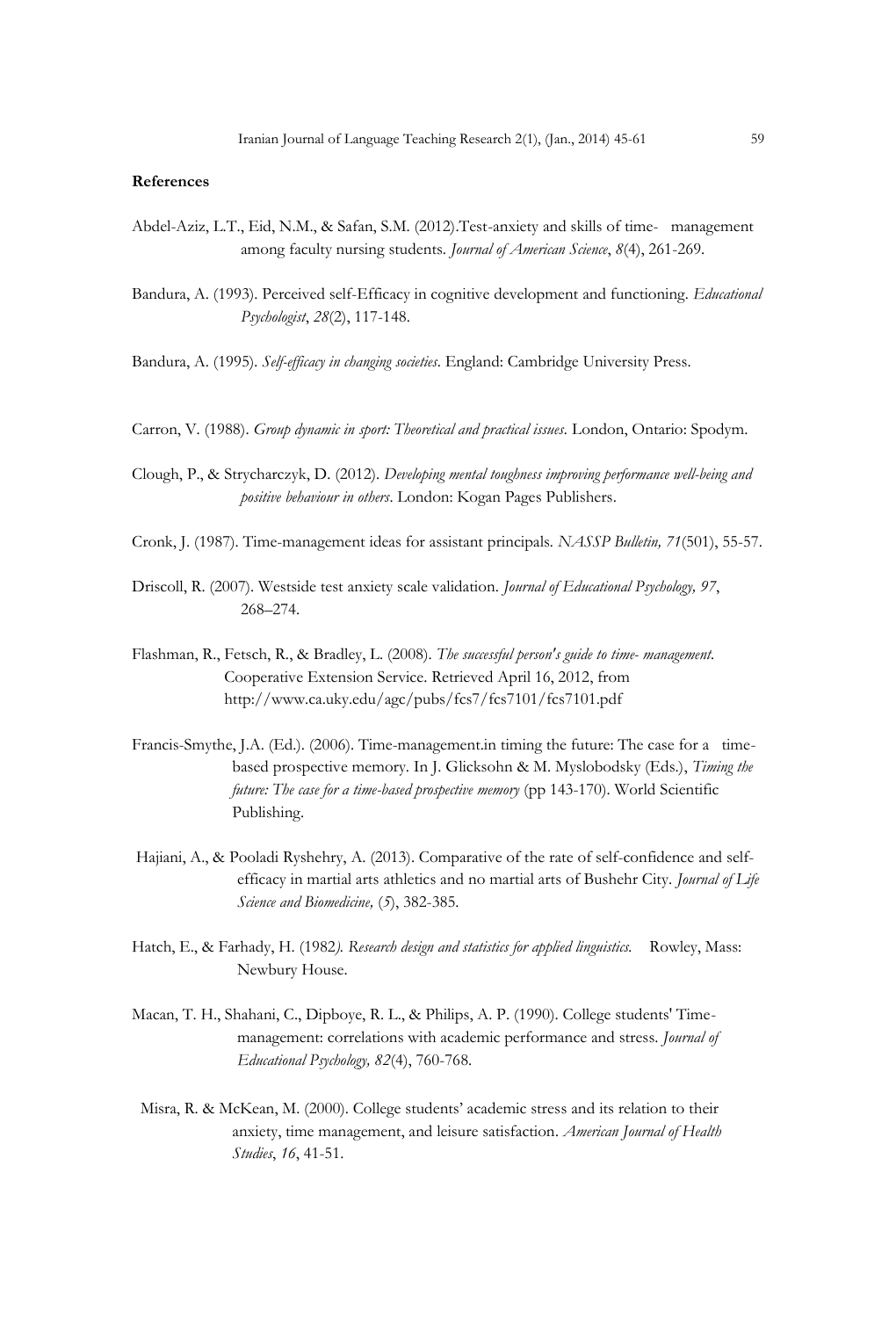- Olsson, M. (2011). *Handbook of success: How to make your life what you want it to be.* New York: Siforia Publication*.*
- Onyeizugbo E.U. (2010). Self-efficacy and test anxiety as correlates of academic performance*. Educational Research*, *1*(10), 477-480.
- Pintrich, P.R., & De Groot, E.V. (1990). Motivational and self-regulated learning components of classroom academic performance. *Journal of Educational Psychology*, *82*(1), 33-40.
- Sannsgiry, S.S., & Sail, K. (2006).Effect of students' perception of course load on test-anxiety. *American Journal of Pharmaceutical Educ*ation, *70*(2), 26.
- Schwarzer, R., Bäßler, J., Kwiatek, P., Schröder, K., & Zhang, J.X. (1997). The assessment of optimistic self – beliefs: comparison of the German, Spanish, and Chinese versions of the general self-efficacy scale. *Applied Psychology: An International Review, 46*(1), *69 -88.*
- Schunk, D. H. (1990).Goal setting and self-efficacy during self-regulate learning. *Educational Psychologist, 25*, 71-86.
- Sieber, J.E., O'Neil, Jr. H.F., & Tobias,S. (1977). *Anxiety, learning and instruction.* Hillsdale, NJ: Erlbaum.
- Spielberger, C.D. (1983). *Manual for the state-trait anxiety inventory?* Palo Alto. California: Consulting Psychologist Press.
- Spielberger, C.D. (1995). *Test-anxiety, theory, assessment, and treatment*. New York: Taylor& Francis.
- Terry, K.P., & Doolittle, P.E. (2008). Fostering self-Efficacy through time management in an online learning environment. *Journal of Interactive Online Learning, 7*(3), 1541-4914.
- Waterworth, S. (2003).Time management strategies in nursing practice. *PubMed Journal.3*, 432–40.
- Wilson, V.A., & Onwuegbuzie, A. J. (2003).Changes in anxiety among doctoral students. *Academic Exchange Quarterly, 7*(1), 188-192.
- Zerssen, D.V. (1976). *Depressiveness scale*. Weinhelim, Germany: Beltz. on, D.C. Hemesphere /Wiley.
- Zimmerman, B. J., & Schunk, D. H. (2008).*Motivation and regulated learning: Theory, research, and applications*. New York: Taylor and Francis.